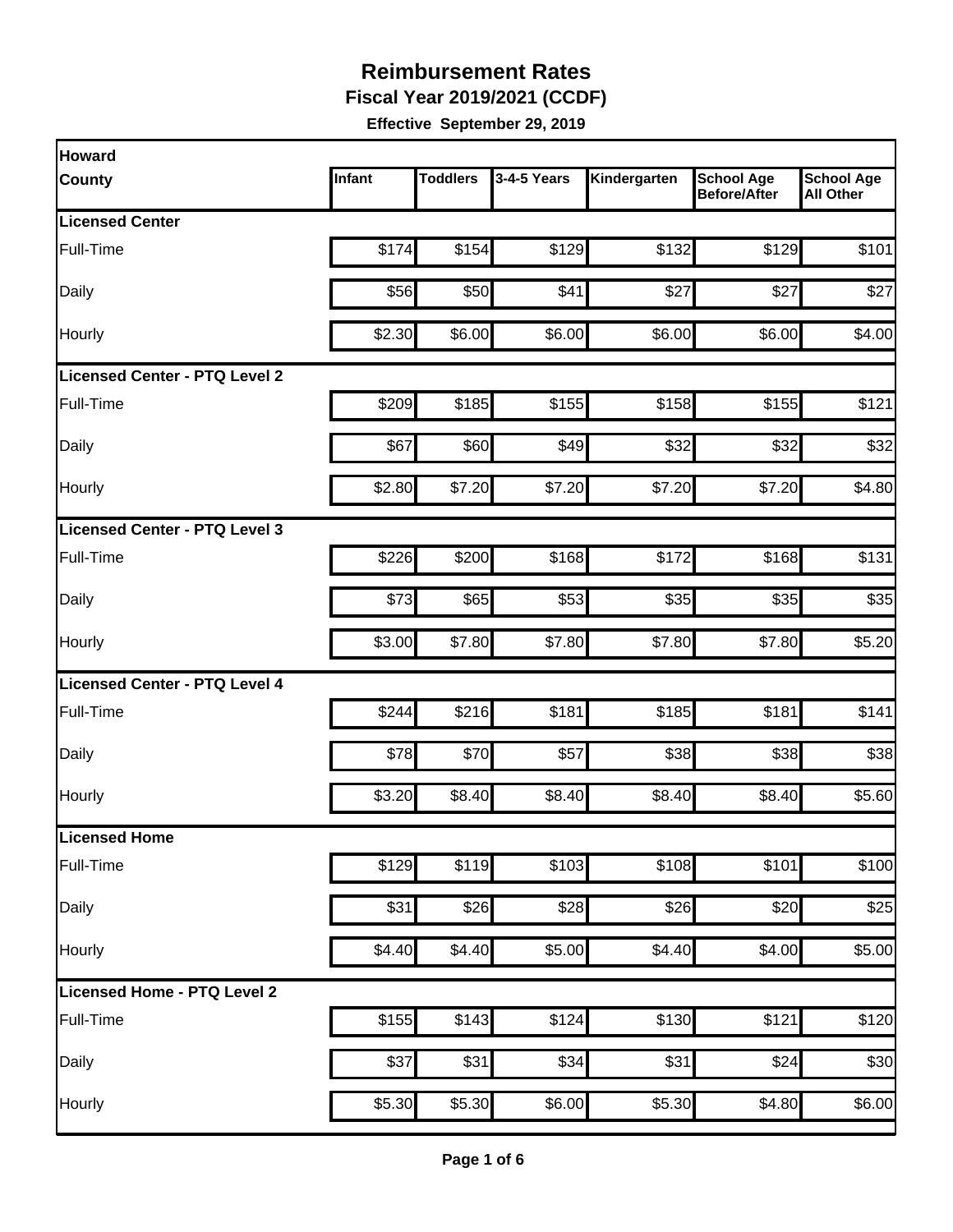**Fiscal Year 2019/2021 (CCDF)** 

| Howard                                   |        |                 |             |                    |                                          |                                       |
|------------------------------------------|--------|-----------------|-------------|--------------------|------------------------------------------|---------------------------------------|
| County                                   | Infant | <b>Toddlers</b> | 3-4-5 Years | Kindergarten       | <b>School Age</b><br><b>Before/After</b> | <b>School Age</b><br><b>All Other</b> |
| <b>Licensed Home - PTQ Level 3</b>       |        |                 |             |                    |                                          |                                       |
| Full-Time                                | \$168  | \$155           | \$134       | \$140              | \$131                                    | \$130                                 |
| Daily                                    | \$40   | \$34            | \$36        | \$34               | \$26                                     | \$33                                  |
| Hourly                                   | \$5.70 | \$5.70          | \$6.50      | \$5.70             | \$5.20                                   | \$6.50                                |
| Licensed Home - PTQ Level 4              |        |                 |             |                    |                                          |                                       |
| Full-Time                                | \$181  | \$167           | \$144       | \$151              | \$141                                    | \$140                                 |
| Daily                                    | \$43   | \$36            | \$39        | \$36               | \$28                                     | \$35                                  |
| Hourly                                   | \$6.20 | \$6.20          | \$7.00      | \$6.20             | \$5.60                                   | \$7.00                                |
| <b>Registered Ministry</b>               |        |                 |             |                    |                                          |                                       |
| Full-Time                                | \$102  | \$91            | \$76        | \$72               | \$60                                     | \$85                                  |
| Daily                                    | \$18   | \$18            | \$17        | \$13               | \$9                                      | \$17                                  |
| Hourly                                   | \$2.30 | \$4.00          | \$3.70      | \$3.70             | \$3.50                                   | \$3.70                                |
| <b>Registered Ministry - PTQ Level 1</b> |        |                 |             |                    |                                          |                                       |
| Full-Time                                | \$138  | \$123           | \$103       | \$102              | \$95                                     | \$93                                  |
| Daily                                    | \$37   | \$34            | \$29        | \$20               | \$18                                     | \$22                                  |
| Hourly                                   | \$2.30 | \$5.00          | \$4.90      | \$4.90             | \$4.80                                   | \$3.90                                |
| <b>Registered Ministry - PTQ Level 2</b> |        |                 |             |                    |                                          |                                       |
| Full-Time                                | \$209  | \$185           | \$155       | \$158              | \$155                                    | \$121                                 |
| Daily                                    | \$67   | \$60            | \$49        | \$32               | \$32                                     | \$32                                  |
| Hourly                                   | \$2.80 | \$7.20          | \$7.20      | \$7.20             | \$7.20                                   | \$4.80                                |
| <b>Registered Ministry - PTQ Level 3</b> |        |                 |             |                    |                                          |                                       |
| Full-Time                                | \$226  | \$200           | \$168       | \$172              | \$168                                    | \$131                                 |
| Daily                                    | \$73   | \$65            | \$53        | \$35               | \$35                                     | \$35                                  |
| Hourly                                   | \$3.00 | \$7.80          | \$7.80      | $\overline{$7.80}$ | \$7.80                                   | \$5.20                                |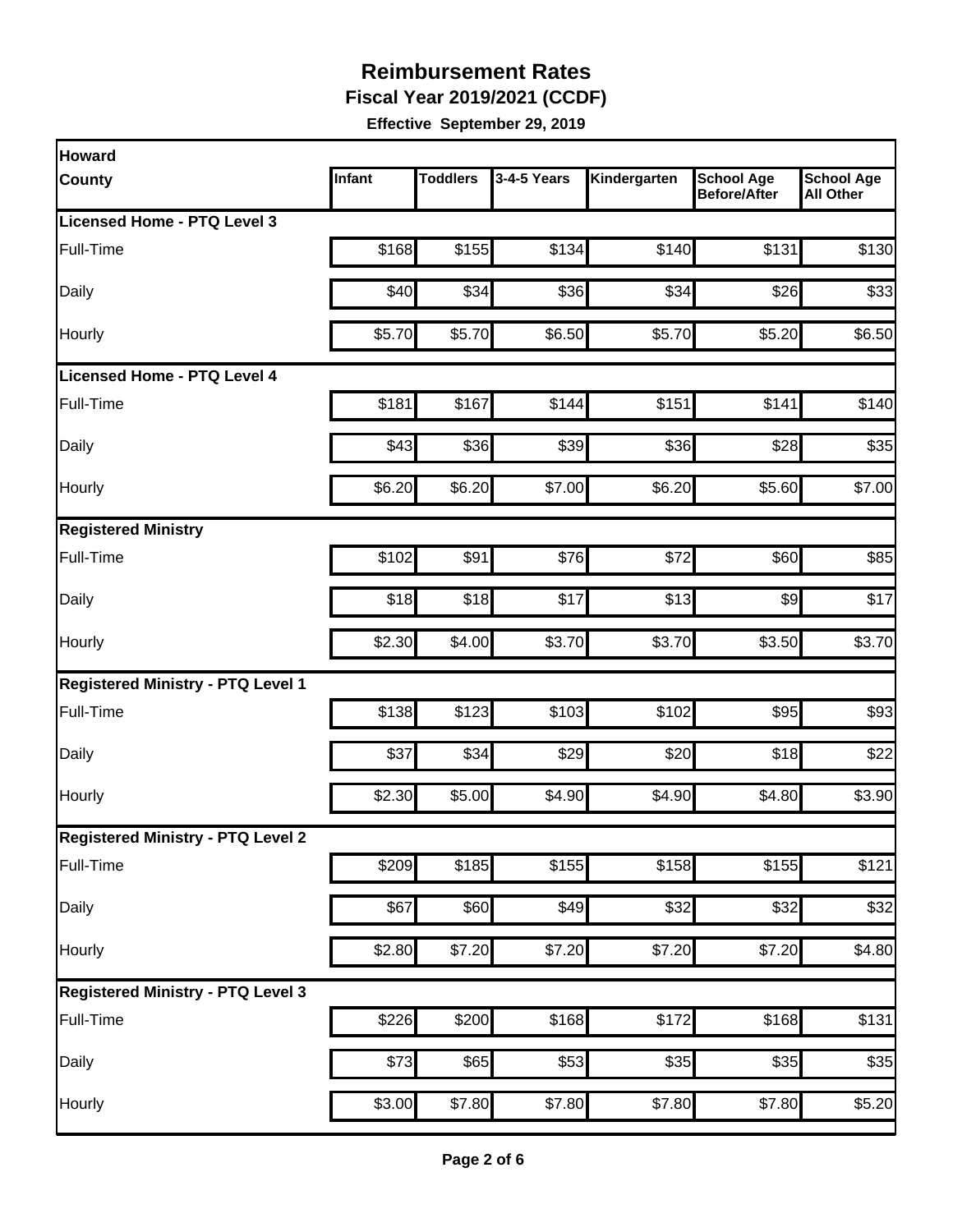**Fiscal Year 2019/2021 (CCDF)** 

| Howard                                   |        |                 |             |              |                                          |                                       |
|------------------------------------------|--------|-----------------|-------------|--------------|------------------------------------------|---------------------------------------|
| County                                   | Infant | <b>Toddlers</b> | 3-4-5 Years | Kindergarten | <b>School Age</b><br><b>Before/After</b> | <b>School Age</b><br><b>All Other</b> |
| <b>Registered Ministry - PTQ Level 4</b> |        |                 |             |              |                                          |                                       |
| Full-Time                                | \$244  | \$216           | \$181       | \$185        | \$181                                    | \$141                                 |
| Daily                                    | \$78   | \$70            | \$57        | \$38         | \$38                                     | \$38                                  |
| Hourly                                   | \$3.20 | \$8.40          | \$8.40      | \$8.40       | \$8.40                                   | \$5.60                                |
| <b>Exempt Center</b>                     |        |                 |             |              |                                          |                                       |
| Full-Time                                | \$102  | \$91            | \$76        | \$72         | \$60                                     | \$85                                  |
| Daily                                    | \$18   | \$18            | \$17        | \$13         | $\frac{1}{2}$                            | \$17                                  |
| Hourly                                   | \$2.30 | \$4.00          | \$3.70      | \$3.70       | \$3.50                                   | \$3.70                                |
| <b>Accredited Exempt Center</b>          |        |                 |             |              |                                          |                                       |
| Full-Time                                | \$191  | \$169           | \$138       | \$145        | \$140                                    | \$111                                 |
| Daily                                    | \$35   | \$25            | \$24        | \$25         | \$22                                     | \$30                                  |
| Hourly                                   | \$2.50 | \$6.60          | \$6.60      | \$6.60       | \$5.80                                   | \$4.40                                |
| <b>Exempt Home</b>                       |        |                 |             |              |                                          |                                       |
| Full-Time                                | \$79   | \$75            | \$75        | \$75         | \$75                                     | \$70                                  |
| Daily                                    | \$16   | \$14            | \$14        | \$14         | \$16                                     | \$13                                  |
| Hourly                                   | \$2.70 | \$2.10          | \$2.10      | \$2.10       | \$2.10                                   | \$2.10                                |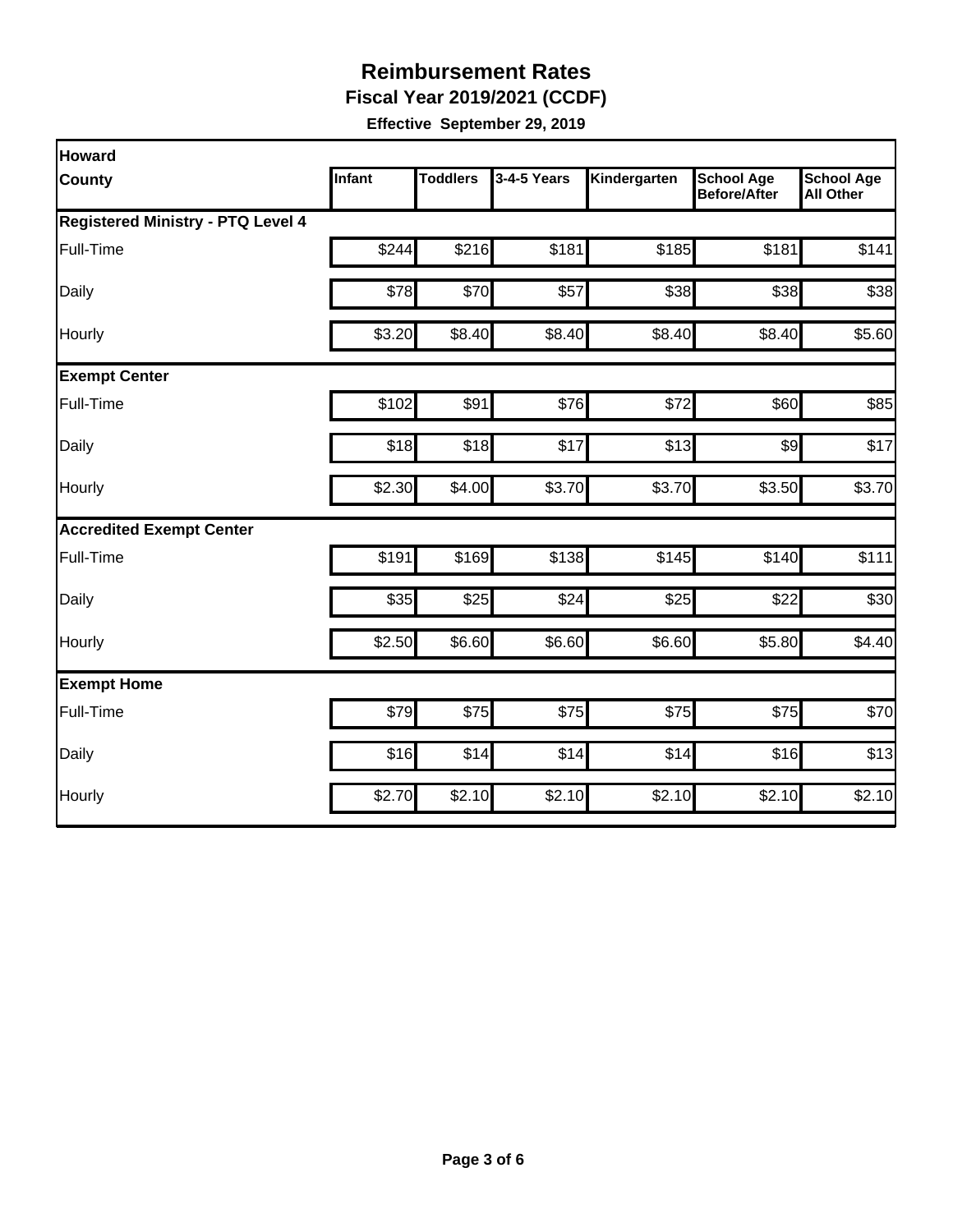#### **Reimbursement Rates School Year 2019/2021 (OMW Pre-K)**

| Howard                        |        |                 |             |              |                                          |                                       |
|-------------------------------|--------|-----------------|-------------|--------------|------------------------------------------|---------------------------------------|
| <b>County</b>                 | Infant | <b>Toddlers</b> | 3-4-5 Years | Kindergarten | <b>School Age</b><br><b>Before/After</b> | <b>School Age</b><br><b>All Other</b> |
| Licensed Center - PTQ Level 3 |        |                 |             |              |                                          |                                       |
| Full-Time                     |        |                 | \$184.80    |              |                                          |                                       |
| Daily                         |        |                 |             |              |                                          |                                       |
| Hourly                        |        |                 |             |              |                                          |                                       |
| Licensed Center - PTQ Level 4 |        |                 |             |              |                                          |                                       |
| Full-Time                     |        |                 | \$199.10    |              |                                          |                                       |
| Daily                         |        |                 |             |              |                                          |                                       |
| Hourly                        |        |                 |             |              |                                          |                                       |
| Licensed Home - PTQ Level 3   |        |                 |             |              |                                          |                                       |
| Full-Time                     |        |                 | \$147.40    |              |                                          |                                       |
| Daily                         |        |                 |             |              |                                          |                                       |
| Hourly                        |        |                 |             |              |                                          |                                       |
| Licensed Home - PTQ Level 4   |        |                 |             |              |                                          |                                       |
| Full-Time                     |        |                 | \$158.40    |              |                                          |                                       |
| Daily                         |        |                 |             |              |                                          |                                       |
| Hourly                        |        |                 |             |              |                                          |                                       |
| VCP Ministry - PTQ Level 0    |        |                 |             |              |                                          |                                       |
| Full-Time                     |        |                 | \$83.60     |              |                                          |                                       |
| Daily                         |        |                 |             |              |                                          |                                       |
| Hourly                        |        |                 |             |              |                                          |                                       |
| VCP Ministry - PTQ Level 3    |        |                 |             |              |                                          |                                       |
| Full-Time                     |        |                 | \$184.80    |              |                                          |                                       |
| Daily                         |        |                 |             |              |                                          |                                       |
| Hourly                        |        |                 |             |              |                                          |                                       |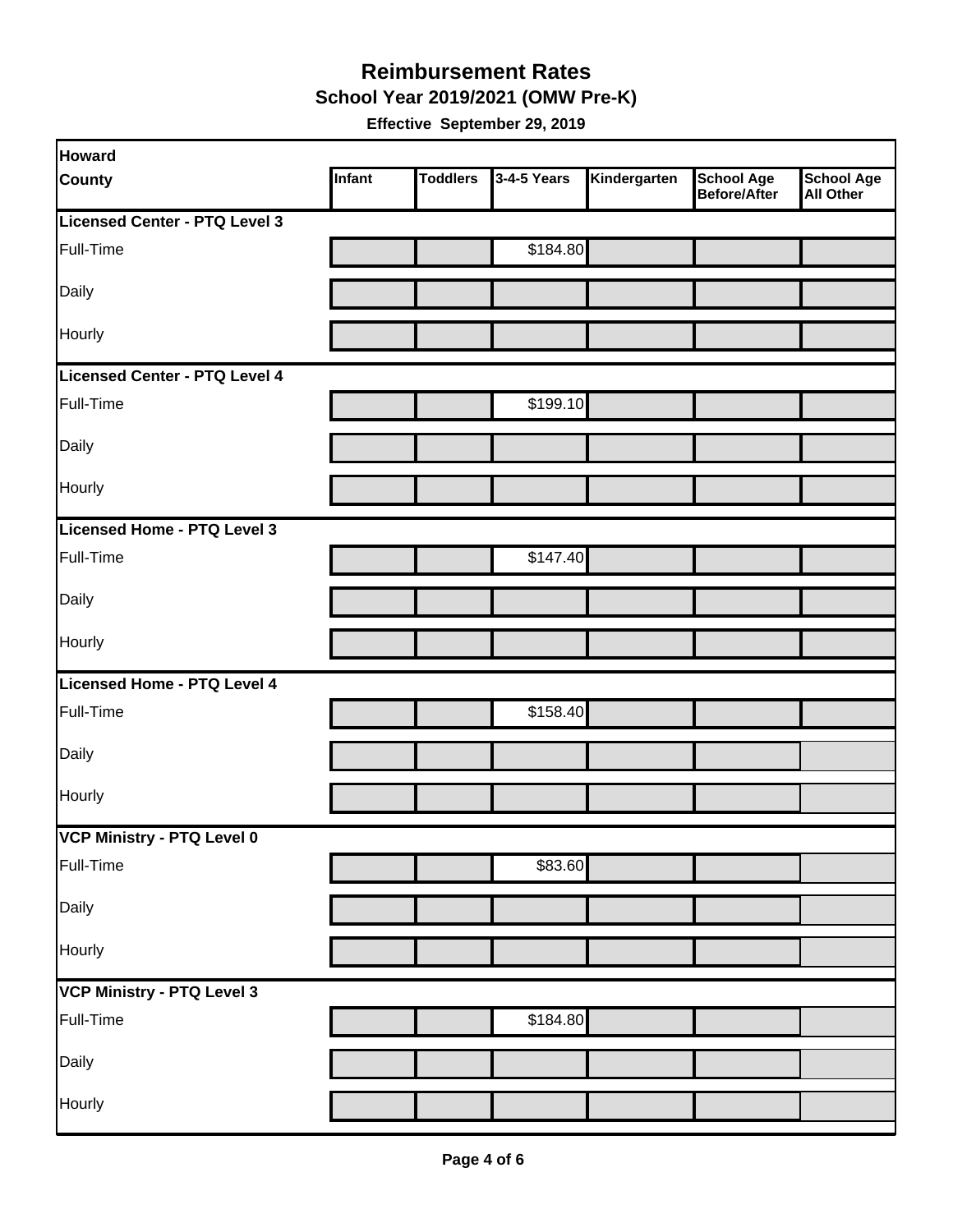**School Year 2019/2021 (OMW Pre-K)** 

| Howard                                  |        |                 |             |              |                                          |                                       |
|-----------------------------------------|--------|-----------------|-------------|--------------|------------------------------------------|---------------------------------------|
| <b>County</b>                           | Infant | <b>Toddlers</b> | 3-4-5 Years | Kindergarten | <b>School Age</b><br><b>Before/After</b> | <b>School Age</b><br><b>All Other</b> |
| <b>VCP Ministry - PTQ Level 4</b>       |        |                 |             |              |                                          |                                       |
| Full-Time                               |        |                 | \$199.10    |              |                                          |                                       |
| Daily                                   |        |                 |             |              |                                          |                                       |
| Hourly                                  |        |                 |             |              |                                          |                                       |
| Private Accredited School - PTQ Level 0 |        |                 |             |              |                                          |                                       |
| Full-Time                               |        |                 | \$141.90    |              |                                          |                                       |
| Daily                                   |        |                 |             |              |                                          |                                       |
| Hourly                                  |        |                 |             |              |                                          |                                       |
| Private Accredited School - PTQ Level 1 |        |                 |             |              |                                          |                                       |
| Full-Time                               |        |                 | \$141.90    |              |                                          |                                       |
| Daily                                   |        |                 |             |              |                                          |                                       |
| <b>Hourly</b>                           |        |                 |             |              |                                          |                                       |
| Private Accredited School - PTQ Level 2 |        |                 |             |              |                                          |                                       |
| Full-Time                               |        |                 | \$170.50    |              |                                          |                                       |
| Daily                                   |        |                 |             |              |                                          |                                       |
| Hourly                                  |        |                 |             |              |                                          |                                       |
| Private Accredited School - PTQ Level 3 |        |                 |             |              |                                          |                                       |
| Full-Time                               |        |                 | \$184.80    |              |                                          |                                       |
| Daily                                   |        |                 |             |              |                                          |                                       |
| Hourly                                  |        |                 |             |              |                                          |                                       |
| Private Accredited School - PTQ Level 4 |        |                 |             |              |                                          |                                       |
| Full-Time                               |        |                 | \$199.10    |              |                                          |                                       |
| Daily                                   |        |                 |             |              |                                          |                                       |
| Hourly                                  |        |                 |             |              |                                          |                                       |